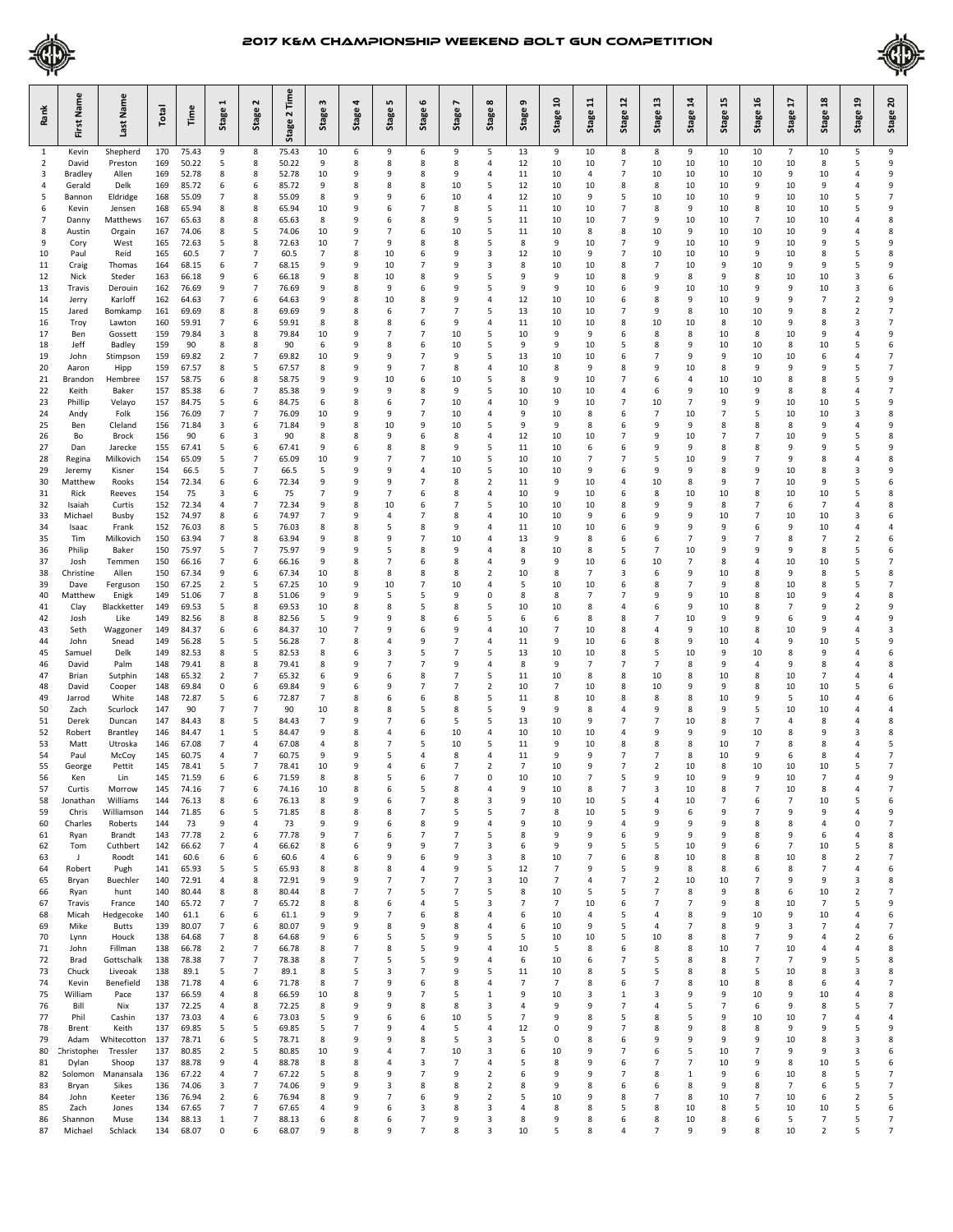



| 88  | Patrick     | Quigley       | 134 | 78.09 | 8              | 6                       | 78.09 | 9                        |                | 6              |                | 9                       | 5                       | 5              | 10                      | 9              | 6                       | 5              |                | 5              | 9              | 10                       | 9              |                |                |
|-----|-------------|---------------|-----|-------|----------------|-------------------------|-------|--------------------------|----------------|----------------|----------------|-------------------------|-------------------------|----------------|-------------------------|----------------|-------------------------|----------------|----------------|----------------|----------------|--------------------------|----------------|----------------|----------------|
| 89  | Bob         | Rooks         | 134 | 83.5  | 3              | 6                       | 83.5  | $\overline{7}$           | 8              | 6              | Δ              | 10                      | 5                       | $\overline{7}$ | 9                       | 9              | 8                       | 5              | 8              | 8              | 8              | 6                        | 6              | 4              | $\overline{7}$ |
| 90  | Clifft      | Sykes         | 133 | 69.37 | 8              | 7                       | 69.37 | 8                        | 8              | $\overline{7}$ | 2              | 8                       | 5                       | 6              | 5                       | 8              | 5                       | 6              | 5              | 9              | 6              | 9                        | 8              | 5              | 8              |
|     |             | МC            |     |       | $\overline{7}$ |                         |       |                          |                |                | $\overline{a}$ | $\overline{7}$          | $\Omega$                | $\overline{7}$ |                         |                |                         | 9              | 9              | 9              | 5              | 6                        |                | $\overline{3}$ |                |
| 91  | Steve       |               | 133 | 71.63 |                | 5                       | 71.63 | 8                        | 8              | 5              |                |                         |                         |                | 10                      | 9              | 6                       |                |                |                |                |                          | 8              |                | 8              |
| 92  | Alvin       | Olivier       | 132 | 90    | 6              | 7                       | 90    | 7                        | 8              | 6              | 5              |                         | 4                       | 8              | 9                       | $\overline{7}$ | 6                       | 6              |                |                | $\overline{7}$ | 10                       |                | 3              |                |
| 93  | Michael     | Steinhart     | 132 | 66    | 8              | 6                       | 66    | 8                        | 5              |                |                | 5                       | 3                       | 8              | 8                       | 10             | $\overline{2}$          |                |                | 9              | 9              | 6                        | 9              | $\overline{2}$ | 6              |
| 94  | Michael     | Carnell       | 132 | 67.13 | 8              | 6                       | 67.13 | 6                        | 8              |                |                | 8                       | 3                       | 5              | 9                       | 9              | 6                       | 6              | 6              | 8              | 8              | 8                        | 9              | $\mathbf{1}$   | 7              |
| 95  | Tyler       | Riley         | 132 | 73.31 | 8              | 6                       | 73.31 | 6                        | 8              | 4              |                | 8                       | $\overline{\mathbf{c}}$ | 8              | 8                       | $\overline{7}$ | 5                       | 7              | 8              | 9              | 7              | 9                        | 8              | 3              | 7              |
| 96  | Bradley     | Hall          | 131 | 62.87 | 6              | 6                       | 62.87 |                          | 5              | 6              |                | 8                       | $\overline{2}$          | 6              | 10                      | 8              | $\overline{7}$          | 8              | 10             | $\overline{7}$ | 10             | 4                        | 6              | 5              | $\overline{7}$ |
| 97  | Darik       | <b>Bollig</b> | 131 | 68.87 | 4              | 5                       | 68.87 | 8                        | 8              | 3              | 9              | 8                       | 5                       | 4              | 9                       | 8              | 4                       | 5              | 10             | 4              | 7              | 10                       | 8              | 4              | 8              |
| 98  | Sam         | Dykstra       | 130 | 77.28 | 4              | $\overline{7}$          | 77.28 | 5                        | 9              | 5              | 5              | 8                       | 3                       | 5              | 10                      | $\overline{7}$ | 7                       | $\overline{2}$ | 9              | 8              | 10             | 9                        | 6              | 4              | $\overline{7}$ |
| 99  | Jeremy      | Jones         | 130 | 76.57 | 4              | 6                       | 76.57 | 9                        | 5              | 6              | 3              | $\overline{7}$          | 5                       | 9              | 9                       | 8              | 5                       | 5              | 6              | 8              | 7              | 10                       | 9              | 4              | 5              |
| 100 | Jeffrey     | Steinberg     | 130 | 80.78 | 5              | $\overline{a}$          | 80.78 | 9                        | 8              | 5              | 6              | 8                       | 5                       | 6              | 8                       | $\overline{7}$ | $\overline{7}$          | 1              | 9              | 10             | 9              | 8                        | 6              | 3              | 6              |
| 101 | Matthew     | Scibek        | 130 | 86.22 | 8              | 4                       | 86.22 |                          | 8              | 5              |                | 8                       | 5                       | 9              | 8                       | 8              | $\overline{7}$          | 5              | 9              | $\overline{7}$ | 6              | 5                        | 10             | 4              | 6              |
| 102 | Mark        | Patrick       | 130 | 73.22 | 9              | $\overline{2}$          | 73.22 | 8                        | 9              |                |                | 9                       | 4                       | 6              | $\overline{4}$          | 10             | 7                       |                |                | 10             | 5              | 9                        | 9              | 4              | 3              |
|     |             |               |     | 85.94 | 5              | 6                       |       | 8                        | 8              | 8              |                | 8                       | 3                       | 7              | 1                       |                | 5                       | 7              | 5              | 8              | 6              |                          | 6              | $\overline{2}$ | 7              |
| 103 | Buck        | Holly         | 129 |       |                |                         | 85.94 |                          |                |                |                |                         |                         |                |                         | 10             |                         |                |                |                |                | 10                       |                |                |                |
| 104 | Crawford    | Turner        | 129 | 71.12 | 5              | 4                       | 71.12 | 5                        | 9              | 2              |                | 7                       | 4                       | 9              | 9                       | 6              | 5                       | 8              | 8              | 9              | 7              | 9                        | 6              | 5              | $\overline{7}$ |
| 105 | Josh        | Bartlett      | 128 | 76.97 | 1              | 6                       | 76.97 | 8                        | 8              | 6              |                | 5                       |                         | 7              | 8                       | 8              | 3                       | 10             | 6              | 9              | 10             | 8                        | 8              | 3              | 6              |
| 106 | Joseph      | Lang          | 128 | 85.59 | 4              | 6                       | 85.59 | 8                        | 9              | 8              |                | 8                       | 4                       | 6              | 9                       | 8              | $\overline{7}$          | 7              | 8              | $\overline{7}$ | $\overline{7}$ | 2                        | 4              | 3              | 8              |
| 107 | Blake       | McGehee       | 128 | 76.66 | 6              | 5                       | 76.66 | 9                        | 9              | 7              |                | 5                       | 4                       | 11             | 5                       | 9              | 4                       | 3              | 8              | 8              | 7              | 7                        | 10             | 0              | 5              |
| 108 | Walt        | Sailers       | 128 | 89.66 | $\overline{2}$ | 5                       | 89.66 | 8                        | 6              | 6              | 8              | 5                       | 4                       | 8              | 10                      | 6              | 5                       | 7              | 7              | 9              | 8              | 9                        | 9              | 1              | 5              |
| 109 | Caleb       | Gidcumb       | 128 | 69.47 | 4              | $\overline{2}$          | 69.47 | 9                        | $\overline{7}$ | 8              | 6              | 7                       | 4                       | 8              | 8                       | 9              | 3                       | 5              | 4              | 9              | 10             | 9                        | 8              | $\overline{3}$ | 5              |
| 110 | onnie wrigl | Wright        | 128 | 90    | 3              | 1                       | 90    | 9                        | 6              | 4              | 8              | 7                       | 3                       | $\overline{7}$ | 7                       | 9              | 6                       | 7              | 8              | 7              | 9              | 9                        |                | $\overline{2}$ | 9              |
| 111 | Jimmie      | Todd          | 127 | 77.78 | 2              | 5                       | 77.78 | 10                       | 8              | 6              |                | 8                       | 5                       | 5              | 7                       | 10             | 7                       | 9              |                | 9              | $\overline{7}$ | 7                        | 5              | $\overline{2}$ | 8              |
| 112 | John        | Houk          | 127 | 77.15 | $\overline{2}$ | 4                       | 77.15 | 4                        | 8              | 6              |                | 9                       | 5                       | 3              | 8                       | 6              | 7                       | 9              |                | 9              | $\overline{7}$ | 7                        | 7              | 5              | 6              |
| 113 | Ryan        | Hey           | 127 | 78.72 | 4              | 4                       | 78.72 | 7                        | 7              | 6              | 7              | 8                       | 5                       | 10             | 9                       | 8              | 8                       | 2              | 9              | 6              | 8              | 8                        | 6              | 3              | 2              |
| 114 | Jeremy      | Cornelius     | 127 | 90    | $\overline{4}$ | 4                       | 90    | 9                        | 6              | 7              | 9              | 8                       | $\Omega$                | 9              | 8                       | 9              | 4                       | 7              | 8              | 8              | $\overline{7}$ | 9                        | $\overline{2}$ | 3              | 6              |
| 115 | Stephanie   | Bostwick      | 126 | 90    | 6              | 6                       | 90    | 7                        | 7              | 5              |                | 4                       | 4                       | 9              | 10                      | 9              | 5                       | 7              | 8              | 9              | $\overline{2}$ | 9                        | 1              | 5              | $\overline{7}$ |
|     |             |               |     |       |                | 3                       |       |                          |                |                |                | 9                       | 4                       |                | $\overline{7}$          | $\overline{7}$ |                         |                | 7              | 8              |                | 8                        | 7              | $\overline{3}$ | 9              |
| 116 | Matt        | Hill          | 126 | 71.78 | $\overline{7}$ |                         | 71.78 | 8                        | 5              | 5              | 3              |                         |                         | 8              |                         |                | 8                       | 3              |                |                | 7              |                          |                |                |                |
| 117 | Joe         | Dawson        | 126 | 90    | 7              | $\overline{2}$          | 90    | $\overline{7}$           | $\overline{7}$ | 9              | 7              | 6                       | $\overline{2}$          | 9              | 9                       | $\overline{7}$ | $\overline{2}$          | 5              | 7              | 10             | 6              | 8                        | 6              | 3              | 7              |
| 118 | Chase       | Walls         | 125 | 70.78 | 4              | 6                       | 70.78 | 5                        | $\overline{7}$ | 7              | 8              | $\overline{7}$          | 3                       | 8              | $\overline{4}$          | $\overline{7}$ | 3                       | $\overline{7}$ | 10             | 8              | 8              | 10                       | $\overline{7}$ | 0              | 6              |
| 119 | Prentice    | Wink          | 125 | 73.72 | 6              | 6                       | 73.72 | 8                        | $\overline{7}$ | 5              |                | 5                       | 0                       | 6              | 9                       | $\overline{7}$ | 3                       | 3              | 9              | 10             | 10             | 10                       | 10             | 3              |                |
| 120 | David       | Wiese         | 125 | 81.13 | 7              | 5                       | 81.13 | 10                       | 9              | 3              |                | $\overline{\mathbf{c}}$ | 0                       | $\overline{2}$ | 9                       | 10             | 1                       | 6              | 9              | 10             | 5              | 10                       | 10             | 4              | 5              |
| 121 | Nathan      | Livingston    | 125 | 81.84 | 1              | 5                       | 81.84 | 3                        | 9              | 3              |                | 8                       | 5                       | 11             | 9                       | 8              | 6                       | 5              |                | $\overline{7}$ | 8              | 6                        | 6              | 4              | 6              |
| 122 | Duane       | Gardner       | 125 | 78.12 | 1              | 3                       | 78.12 | 7                        | 9              | 7              | 9              | 6                       | 0                       | 10             | 10                      | 7              | 3                       | 4              | 9              | 9              | 6              | 10                       | 7              | 3              | 5              |
| 123 | Paul        | Tobias        | 124 | 81.84 | 3              | $\overline{7}$          | 81.84 | 10                       | 9              | 3              | 9              | 7                       | 5                       | $\overline{7}$ | 7                       | 9              | 3                       | 5              | 7              | 8              | 8              | 9                        | 1              | $\overline{2}$ | 5              |
| 124 | Jason       | Stanford      | 124 | 75.81 | 1              | 5                       | 75.81 | 8                        | $\overline{7}$ | 6              |                | 7                       | $\overline{2}$          | 6              | 8                       | $\overline{7}$ | 5                       | 6              | 6              | 8              | 9              | 10                       | 10             | 5              | 3              |
| 125 | Kevin       | Cardin        | 124 | 90    | 5              | 5                       | 90    | 10                       | 7              | 4              |                | 6                       | 3                       | 9              | 10                      | 5              | 4                       |                |                | 9              | 6              | $\overline{7}$           | 9              | 5              | 8              |
| 126 | Collin      | Murphy        | 124 | 90    | 1              | 3                       | 90    | 9                        | 5              | 3              | 8              | 6                       | 4                       | 7              | 8                       | 8              | 5                       | 9              | 6              | 8              | 6              | 7                        | 9              | 3              | 9              |
|     |             |               |     |       |                | 6                       |       |                          | $\overline{7}$ | 9              |                | 5                       | 5                       |                | $\overline{a}$          | $\overline{7}$ |                         | 7              |                |                | 9              | 7                        |                | 5              | 3              |
| 127 | Andrew      | Corbin        | 123 | 71.93 | 3              |                         | 71.93 | 8                        |                |                |                |                         |                         | 4              |                         |                | 8                       |                | 8              | 6              |                |                          | 5              |                |                |
| 128 | Shebrena    | Vaught        | 123 | 90    | 3              | 6                       | 90    | 8                        | 6              | 5              |                | 6                       | 4                       | 8              | 9                       | 4              |                         | 3              |                | 9              | 6              | 9                        | 9              | 4              |                |
| 129 | Melissa     | Gilliland     | 123 | 74.22 | 4              | 5                       | 74.22 | 5                        | 8              | 3              |                | 8                       | 3                       | 10             | 10                      | $\overline{7}$ |                         | 5              |                | 9              | 9              | 8                        | 7              | 3              | 6              |
| 130 | Eddy        | Clark         | 122 | 72.91 | 1              | 5                       | 72.91 | 6                        | 6              | 5              | 6              | 8                       | 5                       | $\overline{7}$ | 10                      | $\overline{7}$ |                         | 7              | 8              | 10             | 8              | 10                       | 5              | 3              | 1              |
| 131 | Jeffery     | Lavender      | 122 | 90    | 5              | 4                       | 90    | 7                        | 6              | 3              | 5              | 7                       | 5                       | $\overline{7}$ | 10                      | $\overline{7}$ | 4                       | 5              | 9              | 6              | 6              | 6                        | 10             | 4              | 6              |
| 132 | Lee         | Pettross      | 121 | 68.79 | 4              | 7                       | 68.79 | 5                        | 9              | 8              | 7              | 6                       | 5                       | $\overline{7}$ | 10                      | $\overline{7}$ | $\overline{\mathbf{2}}$ | $\mathbf{1}$   | 8              | 9              | 9              | 10                       | $\overline{2}$ | 0              | 5              |
| 133 | Dan         | Rilett        | 120 | 90    | $\overline{7}$ | 6                       | 90    | 6                        | 4              | 1              | 3              | $\overline{4}$          | $\overline{2}$          | 9              | 9                       | 8              | 3                       | 7              | 6              | 9              | $\overline{7}$ | 10                       | 8              | 4              | $\overline{7}$ |
| 134 | Dan         | Crank         | 119 | 84.28 | $\overline{2}$ | 4                       | 84.28 | 9                        | 8              | 5              | $\overline{2}$ | 10                      | $\overline{2}$          | 4              | 5                       | 4              | 6                       | 2              | 10             | 10             | 8              | 8                        | 8              | 4              | 8              |
| 135 | Patrick     | Murphy        | 117 | 90    | 8              | 6                       | 90    | 8                        | 4              | 6              | 6              | 8                       | 3                       | 7              | 5                       | 9              | 3                       | 8              | 0              | 6              | 8              | 5                        | 8              | 3              | 6              |
| 136 | Michael     | Richardson    | 117 | 85.59 | 2              | 4                       | 85.59 | 8                        | 8              | 3              | 3              | 9                       | 4                       | 7              | 10                      | 5              | 6                       | 2              | 7              | 6              | 9              | 8                        | 9              | 4              | 3              |
| 137 | Steve       | Banks         | 116 | 81.94 | 1              | 6                       | 81.94 | 8                        | 8              | 4              |                | 7                       | 3                       | $\overline{7}$ | 9                       | 8              | 6                       | 4              |                | 9              | 8              | 4                        | 5              | 3              | 6              |
|     |             |               |     |       |                |                         |       |                          |                |                |                |                         |                         |                |                         |                |                         |                |                |                | $\overline{7}$ |                          |                |                |                |
| 138 | Drew        | Walter        | 116 | 83    | 1              | 5                       | 83    | 4                        | $\overline{4}$ | 4              | 3              | 8                       | 5                       | 11             | 7                       | 9              | 8                       | $\overline{2}$ | 9              | 9              |                | 8                        | 8              | $\mathbf{1}$   | 3              |
| 139 | Craig       | Arnzen        | 115 | 90    | 3              | 6                       | 90    | 10                       | 9              | 8              | 5              | 10                      | $\overline{2}$          | 5              | 7                       | $\overline{7}$ | 3                       | 7              | 5              | 6              | 3              | 5                        | 7              | $\mathbf{1}$   | 6              |
| 140 | Matt        | Partain       | 114 | 72.85 | 1              | 4                       | 72.85 | 8                        | 9              | 3              | 4              | $\overline{7}$          | 5                       | $\overline{7}$ | 5                       | $\overline{7}$ | 5                       | 2              | 5              | $\overline{7}$ | $\overline{7}$ | 9                        | 8              | 4              | $\overline{7}$ |
| 141 | Kevin       | Suffridge     | 112 | 78.9  | 4              | 4                       | 78.9  | 6                        | 6              | 4              | 4              | 10                      | 1                       | 7              | $\overline{7}$          | 10             | $\overline{7}$          | 4              | 4              | 5              | $\overline{7}$ | 8                        | 9              | $\overline{2}$ | 3              |
| 142 | Jeff        | Fox           | 112 | 90    | 5              | 3                       | 90    | 6                        | 9              | 3              | 3              | $\overline{7}$          | 5                       | 4              | 10                      | 9              | 6                       | 5              | 10             | $\overline{7}$ | 1              | 7                        | 5              | 4              | 3              |
| 143 | Josh        | Lemon         | 110 | 90    | 5              | 3                       | 90    | 9                        | 8              | 3              | -1             | 8                       | 4                       | 7              | 9                       | 6              | 4                       | 0              | 5              | $\overline{7}$ | 8              | 6                        | 9              | 4              | 4              |
| 144 | Allison     | Thalacker     | 109 | 90    | 5              | 3                       | 90    | g                        | $\overline{7}$ | 3              | 3              | 9                       | 3                       | 4              | 6                       | S              |                         | 6              | 7              | 7              | $\overline{4}$ | 7                        |                |                | $\overline{2}$ |
| 145 | Josh        | Jones         | 105 | 89.97 | 0              | 4                       | 89.97 | 8                        | 6              | 7              |                | 8                       | $\overline{2}$          | 7              | 8                       | 9              |                         | 5              | 5              | 9              | $\overline{4}$ | 8                        | 0              | 3              | 5              |
| 146 | Forest      | Barber        | 105 | 90    | $\overline{4}$ | 3                       | 90    | g                        | $\overline{7}$ | 3              |                |                         | 5                       | 8              |                         | 2              | 3                       | 6              |                | 7              | 7              | 2                        | 6              | 3              | $\overline{7}$ |
| 147 | Zac         | Smith         | 105 | 90    | 6              | 2                       | 90    | 6                        |                |                |                |                         |                         | 4              | 8                       | 7              |                         | 2              | 5              | q              | 4              | 9                        | 6              | 3              | 5              |
| 148 | Ryan        | Noel          | 104 | 64.19 | $\mathsf 0$    | 5                       | 64.19 | $\overline{\phantom{a}}$ | 8              | 3              |                |                         |                         | 8              |                         |                |                         | 5              | 10             | q              | $\overline{7}$ | $\overline{\phantom{a}}$ |                |                | 3              |
| 149 | Chesnee     |               |     | 76.69 |                |                         |       |                          |                |                |                |                         |                         |                |                         |                |                         |                |                |                |                |                          |                |                |                |
|     |             | Holly         | 104 |       |                |                         | 76.69 |                          |                |                |                |                         |                         |                |                         |                |                         |                |                |                |                |                          |                |                |                |
| 150 | Todd        | Totty         | 104 | 89.46 | 5              | $\overline{2}$          | 89.46 | 8                        | 7              | $\overline{2}$ | 5              | 8                       | 3                       | 5              | 3                       | 6              | 6                       | 5              | 5              | 6              | 10             | $\overline{4}$           | 6              | 3              | 5              |
| 151 | Tom         | Pohuski       | 103 | 63.59 | 0              | $\overline{4}$          | 63.59 | $\overline{2}$           | 9              | $\overline{2}$ | 4              | 9                       | 3                       | 9              | 8                       | 9              | $\overline{7}$          | 5              | 7              | $\overline{7}$ | 3              | 6                        | 4              | $\overline{2}$ | 3              |
| 152 | Jake        | Schmitt       | 103 | 68.53 | 1              | 3                       | 68.53 | $\overline{4}$           | 9              | 1              | 4              | 5                       | 4                       | 9              | 6                       | 3              | 3                       | 7              | 6              | 10             | 6              | 9                        | 5              | 3              | 5              |
| 153 | Dennis      | Howard        | 102 | 84.75 | 5              | 5                       | 84.75 | 4                        | 6              | 5              |                | 7                       | $\overline{2}$          | 4              | 7                       | 3              | 5                       | 2              | 5              | $\overline{7}$ | 7              | 7                        | 8              | 5              | 4              |
| 154 | Joe         | Burdick       | 102 | 73.03 | 1              | 4                       | 73.03 | 7                        | 9              | $\overline{7}$ | 3              | 6                       | 3                       | 0              | 9                       | 6              | $\overline{7}$          | 6              | 6              | $\overline{7}$ | 7              | $\overline{2}$           | 3              | 3              | 6              |
| 155 | Ryan        | Voccola       | 102 | 90    | 3              | $\overline{\mathbf{c}}$ | 90    | 4                        | $\overline{7}$ | 4              | 8              | 6                       | $\overline{2}$          | $\overline{7}$ | 6                       | 5              | 3                       | 5              | 7              | 8              | 7              | 5                        | 3              | 5              | 5              |
| 156 | MacNeil     | Mercer        | 99  | 63.44 | 1              | 5                       | 63.44 | 7                        | $\overline{7}$ | 3              | 4              | 8                       | 4                       | $\overline{7}$ | $\overline{\mathbf{2}}$ | 4              | 0                       | 5              | 6              | 5              | 7              | $\overline{7}$           | 10             | 3              | 4              |
| 157 | Chris       | Edwards       | 98  | 71.38 | 1              | 4                       | 71.38 | 5                        | 7              | 3              | 8              | 8                       | $\overline{4}$          | 5              | 6                       | 5              | 3                       | 6              | 4              | $\overline{7}$ | 8              | $\overline{4}$           | 3              | $\overline{4}$ | 3              |
| 158 | Brian       | Leck          | 98  | 72.09 | 0              | $\overline{2}$          | 72.09 | 8                        | 6              | 4              | 4              | 6                       | 5                       | $\overline{4}$ | 3                       | 5              | 7                       | $\overline{7}$ | 4              | 6              | 8              | $\overline{4}$           | 5              | 3              | $\overline{7}$ |
| 159 | Terry       | Clark         | 98  | 76.12 | 6              | $\overline{2}$          | 76.12 | 9                        | 8              | $\overline{2}$ | 5              | 6                       | 3                       | 4              | $\overline{2}$          | 6              | 6                       | 4              | 0              | 9              | 7              | $\overline{2}$           | 10             | 3              | 4              |
| 160 | Joseph      | Ewing         | 97  | 90    | 1              | 5                       | 90    | 3                        | $\overline{7}$ | 4              | 5              | 5                       | 4                       | $\overline{7}$ | 8                       | $\overline{7}$ | 4                       | 5              | $\overline{2}$ | 8              | 6              | 8                        | 4              | $\overline{2}$ | $\overline{2}$ |
| 161 | Chad        | Beitler       | 97  | 90    | 6              | $\overline{4}$          | 90    | 5                        | 6              | 4              | 2              | $\overline{4}$          | 4                       | $\overline{7}$ | 6                       | 6              | 5                       | 4              | 4              | 5              | 3              | 8                        | $\overline{7}$ | 4              | 3              |
|     |             |               |     |       |                | 3                       |       |                          |                | 4              |                | 9                       | 5                       | 8              |                         | 6              |                         |                | $\overline{2}$ | $\overline{7}$ | $\overline{7}$ | 6                        |                | 3              | $\mathbf 1$    |
| 162 | Cody        | Crisp         | 97  | 90    | 1              |                         | 90    | 3                        | 8              |                | 6              |                         |                         |                | 8                       |                | 5                       | 2              |                |                |                |                          | 3              |                |                |
| 163 | Jacob       | Wyatt         | 94  | 86.38 | 1              | 6                       | 86.38 | 5                        | 8              | 2              | 4              | 8                       | 4                       | 10             | 6                       | 6              | 5                       | 3              | 4              | 3              | $\overline{4}$ | 4                        | 1              | 4              | 6              |
| 164 | Chad        | Van Brunt     | 94  | 70.59 | 3              | 5                       | 70.59 | 6                        | $\overline{7}$ | 4              | 3              | 6                       | 3                       | 4              | 7                       | 8              | 3                       | $\overline{2}$ | 7              | $\overline{a}$ | $\overline{4}$ | 6                        | 5              | $\overline{4}$ | 3              |
| 165 | James       | Ramsey        | 94  | 74    | 0              | 5                       | 74    | 3                        | 9              | 7              | 4              | 8                       | 4                       | 3              | 5                       | $\overline{7}$ | 0                       | 5              | $\overline{7}$ | 6              | 6              | 4                        | 1              | 4              | 6              |
| 166 | Adam        | Hembree       | 94  | 75.06 | 5              | $\overline{4}$          | 75.06 | 5                        | 5              | 4              | 5              | $\overline{2}$          | 3                       | 5              | 6                       | 8              | $\overline{4}$          | 5              | $\overline{7}$ | 8              | 6              | 3                        | 6              | 1              | $\overline{2}$ |
| 167 | Aaron       | Parmenter     | 94  | 90    | 8              | 3                       | 90    | 5                        | 9              | 6              | 5              | $\overline{2}$          | 0                       | $\overline{7}$ | 3                       | 8              | $\overline{7}$          | 4              | 0              | 8              | 8              | 0                        | 6              | 4              | $\mathbf 1$    |
| 168 | Rick        | Miller        | 93  | 80.47 | 1              | 3                       | 80.47 | $\overline{7}$           | 9              | 6              | 2              | $\overline{7}$          | 0                       | 1              | 9                       | $\overline{4}$ | 0                       | 3              | 6              | 5              | 6              | 9                        | 6              | 3              | 6              |
| 169 | Maxine      | Nix           | 91  | 86.19 | 4              | 6                       | 86.19 | $\overline{2}$           | 9              | 4              | 5              | $\overline{4}$          | 3                       | 3              | $\overline{7}$          | 4              | $\overline{7}$          | 4              | 4              | 5              | 6              | $\overline{2}$           | 7              | $\overline{3}$ | $\overline{2}$ |
| 170 | Randy       | Rucker        | 91  | 81.85 | 3              | 5                       | 81.85 | 10                       | 3              | 5              | 6              | 6                       | 2                       | 6              | $\overline{7}$          | $\overline{2}$ | 8                       | 2              | 3              | 3              | 4              | 6                        | 5              | 3              | $\overline{2}$ |
| 171 | Joseph      | Palumbo       | 91  | 76.47 | 0              | 3                       | 76.47 | 5                        | 5              | 6              | 7              | 6                       | 0                       | $\overline{7}$ | 7                       | $\overline{4}$ | 6                       | 7              | 3              | 5              | 6              | 6                        | 1              | $\mathbf{1}$   | 6              |
|     |             |               |     |       |                |                         |       |                          |                |                |                |                         |                         |                |                         |                |                         |                |                |                |                |                          |                |                | 0              |
| 172 | Lane        | Roodt         | 90  | 77.93 | 0              | 5                       | 77.93 | 4                        | $\overline{2}$ | 6              | 5              | 9                       | $\overline{2}$          | 6              | 6                       | 8              | 4                       | 3              | 3              | 5              | 2              | 9                        | 8              | 3              |                |
| 173 | Morgan      | Walter        | 90  | 89.89 | 0              | 5                       | 89.89 | 4                        | 6              | 3              | $\Omega$       | 8                       | 4                       | 9              | 9                       | 10             | 6                       | 3              | 6              | 9              | $\overline{4}$ | 1                        | 1              | $\overline{2}$ | 0              |
| 174 | Andrew      | Brady         | 89  | 90    | 0              | 5                       | 90    | 6                        | 8              | 3              | 4              | 4                       | 4                       | 6              | 6                       | 8              | 6                       | 2              | 9              | 9              | 1              | 4                        | 0              | 0              | $\overline{4}$ |
| 175 | John        | Waters        | 88  | 87.37 | 4              | $\mathbf{1}$            | 87.37 | $\overline{2}$           | 8              | 4              | 3              | $\overline{4}$          | 3                       | 3              | 6                       | 6              | 3                       | $\overline{2}$ | 3              | $\overline{a}$ | 7              | 9                        | $\overline{7}$ | 5              | $\overline{4}$ |
| 176 | Chad        | Roberts       | 87  | 84.47 | 3              | 6                       | 84.47 | 9                        | 5              | 8              | 5              | 8                       | 5                       | 0              |                         |                |                         |                |                |                | 10             | 7                        | 9              | $\overline{4}$ | 8              |
| 177 | Roderick    | Riley         | 85  | 90    | $\overline{7}$ | 4                       | 90    | 8                        | 5              | 8              | $\overline{a}$ | 9                       | 4                       | $\overline{2}$ | 3                       | $\mathbf 0$    | $\overline{4}$          | 0              | 0              | 6              | 4              | 3                        | 6              | 3              | 5              |
| 178 | Terry       | Loftis        | 80  | 90    | 2              | $\overline{2}$          | 90    | 5                        | 7              | 5              | 2              | 5                       | 3                       | 4              | 7                       | $\overline{4}$ | 3                       | 4              | 7              | 3              | 6              | 2                        | 1              | 3              | 5              |
| 179 | Rock        | McGlynn       | 79  | 84.56 | 4              | 6                       | 84.56 | 1                        | 8              | 6              | 3              | $\overline{4}$          | 0                       | 6              | $\overline{4}$          | 5              | 5                       | 4              | 1              | 5              | 7              | $\mathbf{1}$             | 5              | $\overline{2}$ | $\overline{2}$ |
|     |             | Hudson        | 79  | 85    | 1              | 6                       | 85    | 5                        | 8              | 1              | 5              | 8                       | 4                       | 5              | 6                       | 9              | 3                       | $\overline{4}$ | 1              | 3              | 4              | 3                        | 0              | $\mathbf{1}$   | $\overline{2}$ |